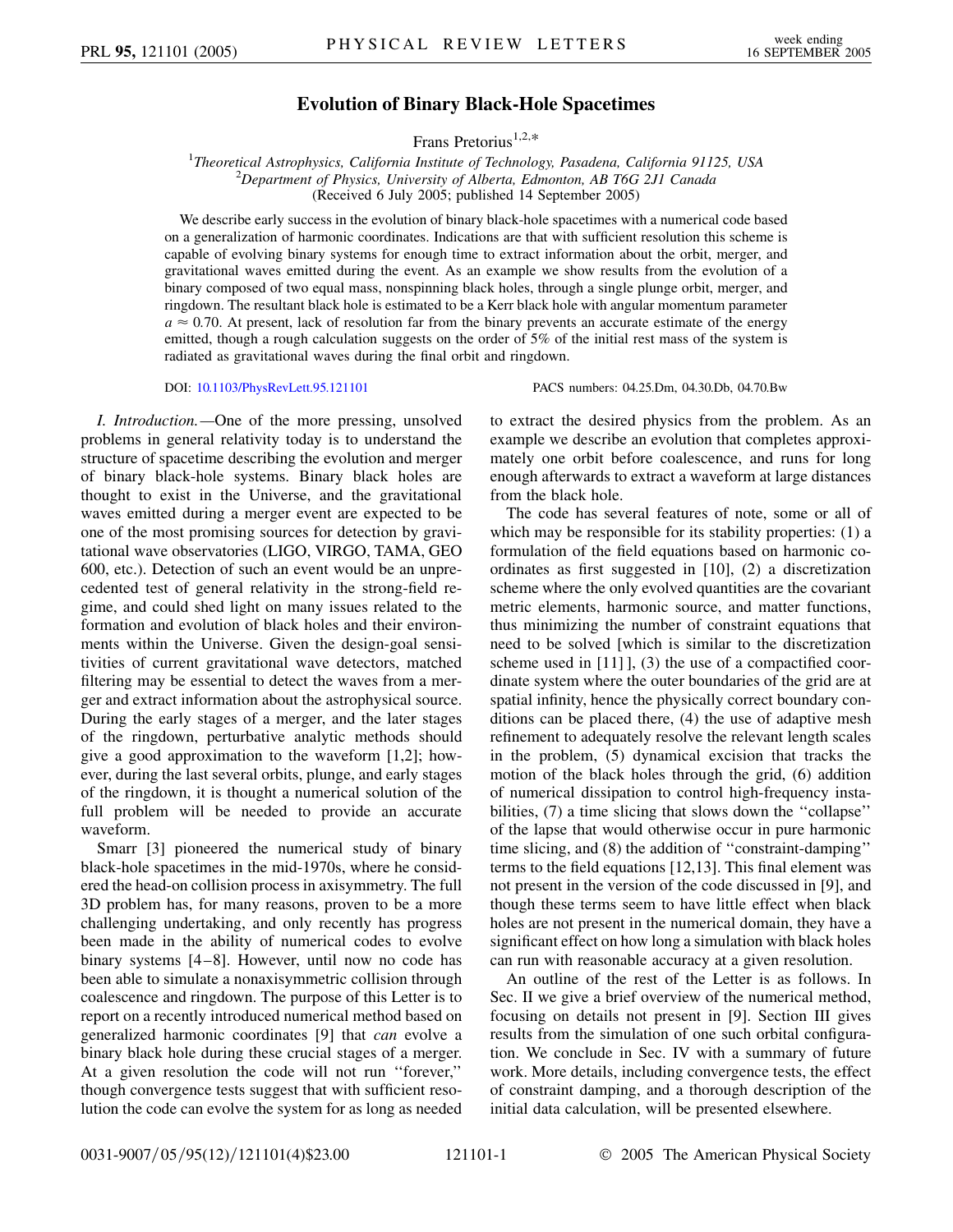*II. Overview of the numerical method.—*We briefly summarize the formulation of the field equations, gauge conditions, and initial data used here, emphasizing details that are not contained in [9]. We discretize the Einstein field equations expressed in the following form (using units where Newton's constant and the speed of light are equal to 1):

$$
g^{\delta\gamma}g_{\alpha\beta,\gamma\delta} + g^{\gamma\delta}_{,\beta}g_{\alpha\delta,\gamma} + g^{\gamma\delta}_{,\alpha}g_{\beta\delta,\gamma} + 2H_{(\alpha,\beta)} - 2H_{\delta}\Gamma^{\delta}_{\alpha\beta} + 2\Gamma^{\gamma}_{\delta\beta}\Gamma^{\delta}_{\gamma\alpha} = -8\pi(2T_{\alpha\beta} - g_{\alpha\beta}T) - \kappa(n_{\alpha}C_{\beta} + n_{\beta}C_{\alpha} - g_{\alpha\beta}n^{\gamma}C_{\gamma}).
$$
\n(1)

 $H<sub>u</sub>$  are (arbitrary) source functions encoding the gauge freedom of the solution,  $\Gamma^{\delta}_{\alpha\beta}$  are the Christoffel symbols,  $T_{\alpha\beta}$  is the matter stress tensor with trace *T*,  $\kappa$  is a positive constant multiplying the new constraint-damping terms following [13],  $n^{\mu} = 1/\alpha(\partial/\partial t)^{\mu} - \beta^{i}/\alpha(\partial/\partial x^{i})^{\mu}$  is the unit hypersurface normal vector with lapse function  $\alpha$  and shift vector  $\beta^{i}$  ( $x^{0} \equiv t$ ,  $x^{i} \equiv [x^{1}, x^{2}, x^{3}] \equiv [x, y, z]$ ), and  $C_{\mu}$  are the constraints:

$$
C_{\mu} \equiv H_{\mu} - g_{\mu\nu} \Box x^{\nu}.
$$
 (2)

We use the following to evolve the source functions:

$$
\Box H_t = -\xi_1 \frac{\alpha - 1}{\alpha^{\eta}} + \xi_2 H_{t, \nu} n^{\nu}, \qquad H_i = 0, \quad (3)
$$

where  $\xi_1$  and  $\eta$  are positive constants. Note that (3) is *not* the usual definition of spatial harmonic gauge, which is defined in terms of contravarient components  $H^{\mu}$ .

We use scalar field gravitational collapse to prepare initial data that will evolve towards a binary black-hole system. Specifically, at  $t = 0$  we have two Lorentz boosted scalar field profiles, and choose initial amplitude, separation, and boost parameters to approximate the kind of orbit that the black holes (which form as the scalar field collapses) will have. The procedure used to calculate the initial geometry is based on standard techniques [14], and is a straightforward extension of the method described in [9] to include non-time-symmetric initial data. The initial spatial metric and its first time derivative is conformally flat, and we specify a slice that is maximal and harmonic. The Hamiltonian constraint is used to solve for the conformal factor. The maximal conditions  $K = 0$  and  $\partial_t K = 0$  (*K* is the trace of the extrinsic curvature) give the initial time derivative of the conformal factor and an elliptic equation for the lapse, respectively. The momentum constraints are used to solve for the initial values of the shift vectors, and the harmonic conditions  $H_{\mu} = 0$  are used to specify the initial first time derivatives of the lapse and shift.

*III. Results.—*In this section we describe results from the evolution of one example of a scalar field constructed binary system. The present code requires significant computational resources to evolve binary spacetimes [15], and thus to study the orbital, plunge, and ringdown phases of a binary system in a reasonable amount of simulation time we chose initial data parameters such that the black holes would merge within roughly one orbit—see Fig. 1 and Table I. The following evolution parameters in (1) and (3) were chosen:  $\kappa \approx 1.25/M_0$ ,  $\xi_1 \approx 19/M_0$ ,  $\xi_2 \approx 2.5/M_0$ ,  $\eta = 5$  (these parameters did not need to be fine-tuned), where  $M_0$  is the mass of one black in the binary. This system was evolved using three different grid hierarchies,

which we label as "low," "medium," and "high" resolution. The low resolution simulation has a base grid of  $32<sup>3</sup>$ , with up to 7 additional levels of 2:1 refinement (giving a resolution in the vicinity of the black holes of  $\approx M_0/10$ . For computational efficiency we only allowed regridding of level 6 and higher (at the expense of not being able to accurately track outgoing waves). For the medium resolution simulation, we have one additional level of refinement during the inspiral and early phases of the merger, though have the same resolution over the coarser levels and at late times; thus we are able to resolve the initial orbital dynamics more accurately with the medium compared to low resolution run, though both have roughly the same accuracy in the wave zone. The high resolution simulation has up to 10 levels of refinement during the inspiral and early ringdown phase, 9 levels subsequently, and the grid structure of the lower levels is altered so that there is effectively twice the resolution in the wave zone. The reason for this set of hierarchies is again for computational efficiency: doubling (quadrupling) the resolution throughout the low resolution hierarchy would have required 16 (256) times the computer time, which, in particular, for the higher resolution simulation is impractical to do at this stage.

Figure 2 shows the horizon masses and final horizon angular momentum as a function of time. The Arnowitt-



FIG. 1 (color online). A depiction of the orbit for the simulation described in the text (see also Table I). The figure shows the coordinate position of the center of one apparent horizon relative to the other, in the orbital plane  $z = 0$ . The units have been scaled to the mass  $M_0$  of a single black hole, and curves are shown from simulations with three different resolutions. Overlaid on this figure are reference ellipses of eccentricity 0, 0.1, and 0.2, suggesting that if one were to attribute an initial eccentricity to the orbit it could be in the range  $0-0.2$ .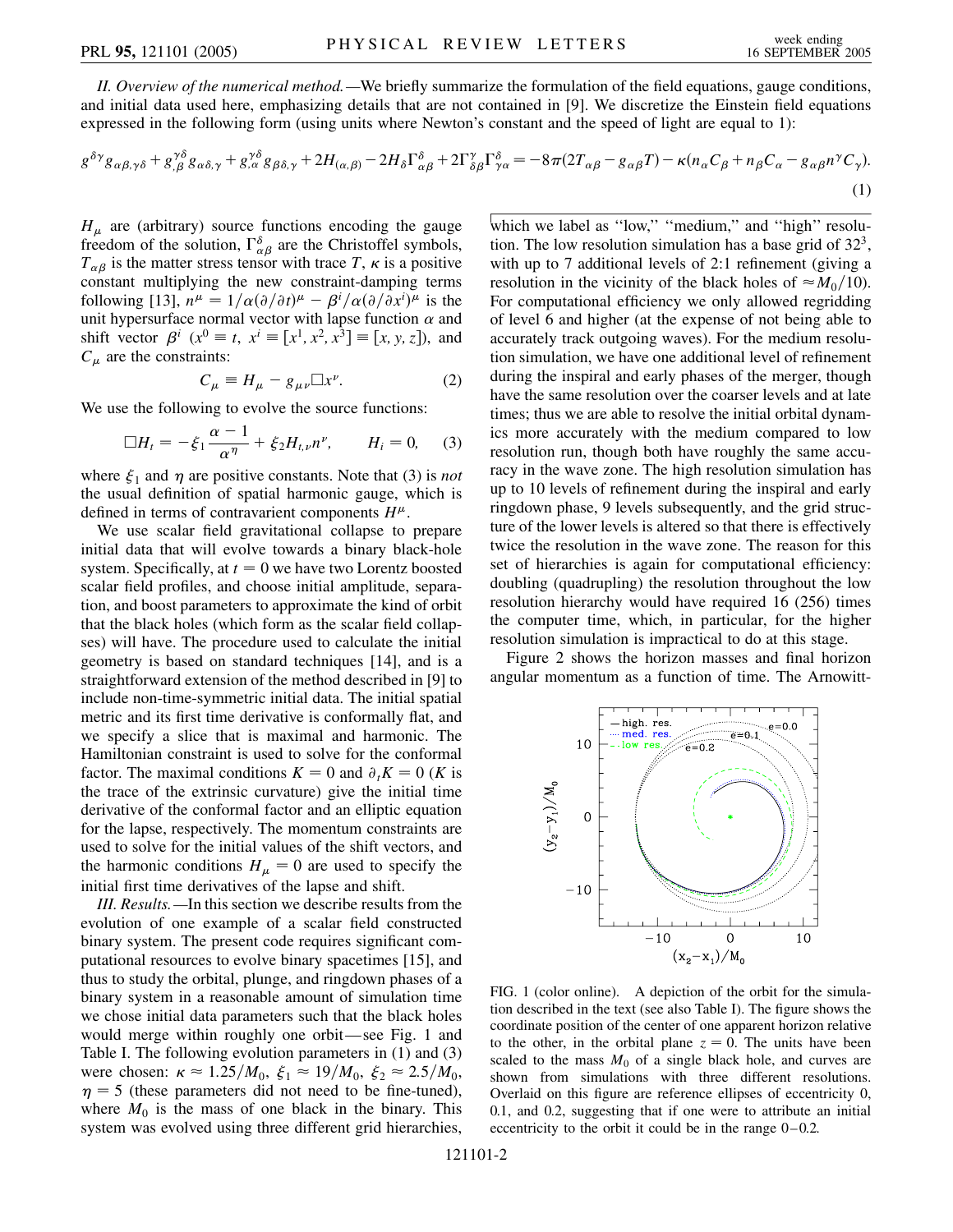TABLE I. Some properties of the simulated equal mass binary system described in the text. Where relevant, the units have been scaled to the mass  $M_0$  of one of the initial black holes, measured from the higher resolution simulation at a time after the majority of scalar field accretion has occurred. The final black-hole mass and spin where estimated from data as shown in Fig. 2, a little while after the black hole formed, though not so long after as to be affected by the ''drift'' from numerical error. The initial proper separation was measured at  $t = 10M_0$ , and is the proper length of the piece of a coordinate line outside the apparent horizons that connects their coordinate centers. The black holes initially have zero spin.

|         | <b>ADM</b> Mass               | Low Res.<br>2.36 $M_0$ | Med. Res.<br>2.39 $M_0$ | High Res.<br>2.39 $M_0$ |
|---------|-------------------------------|------------------------|-------------------------|-------------------------|
| Initial | <b>BH</b> masses              | $0.97M_{\odot}$        | 0.99M <sub>0</sub>      | $M_{0}$                 |
|         | Orbital eccentricity          | $0 - 0.2$              | $0 - 0.2$               | $0 - 0.2$               |
|         | Proper separation             | $16.5M_{\odot}$        | 16.6M <sub>0</sub>      | 16.6M <sub>0</sub>      |
|         | Angular velocity $\times M_0$ | 0.023                  | 0.023                   | 0.023                   |
| Final   | BH mass                       | $1.77M_{\odot}$        | 1.85M <sub>0</sub>      | 1.90M <sub>0</sub>      |
|         | BH spin parameter             | 0.74                   | 0.74                    | 0.74                    |

Deser-Misner (ADM) mass of the spacetime suggests that approximately 15% of the total scalar field energy does not collapse into black holes. The remnant scalar field leaves the vicinity of the orbit quite rapidly (in  $t \approx 30M_0$ , which is on the order of the light crossing time of the orbit). Black-hole masses are estimated from the horizon area *A* and angular momentum *J*, and applying the Smarr formula:



FIG. 2 (color online). The plot to the left shows the net blackhole mass of the spacetime in units of the mass  $M_0$  of a single initial black hole, calculated from apparent horizon (AH) properties [using (4) with the dynamical horizon estimate for *J*], and from simulations with three different resolutions. The initial sharp increase in mass is due to scalar field accretion, the small "wiggle" at around  $20M_0$  appears to be a gauge effect, and the "jaggedness" around the time of the merger is due to robustness problems in the AH finder that manifest when the AH shapes are highly distorted. To the right the Kerr parameter *a* of the final black hole is shown (for clarity we only plot the results from a single simulation), calculated using the ratio  $C_r$  of polar to equatorial proper circumference of the AH and applying (5), and using the dynamical horizon framework (curve labeled DH). The loss of mass (and similarly increase in *a*) with time after the merger is due to accumulating numerical error.

$$
M = \sqrt{M_{ir}^2 + J^2/(4M_{ir}^2)}, \qquad M_{ir} \equiv \sqrt{A/16\pi}. \tag{4}
$$

The horizon angular momentum of the final black hole is calculated using two methods (which *do* give zero angular momentum when applied to the initial black holes, as expected). First, by using the dynamical horizon framework [16], though *assuming* that the rotation axis of the black hole is orthogonal to the  $z = 0$  orbital plane, and that each closed orbit of the azimuthal vector field (which at late times should become a Killing vector) lies in a *z* const surface of the simulation. Because of the symmetry of the initial data, these assumptions are probably valid, though this will eventually need to be confirmed. The second method, following [17], is to measure the ratio  $C_r$ of the polar to equatorial proper radius of the horizon, and use the formula that closely approximates the function that is valid for Kerr black holes:

$$
a \approx \sqrt{1 - (2.55C_r - 1.55)^2}.
$$
 (5)

As seen in Fig. 2, the initial ringing of the black hole is quite apparent in the estimate using *Cr*. Remarkably, the dynamical horizon estimate for *a* and average value obtained using  $C_r$  agree quite closely, even shortly after the merger when one might have expected the black hole to still be too far from its stationary state to have either method be applicable.



FIG. 3. A sample of the gravitational waves emitted during the merger, as estimated by the Newman-Penrose scalar  $\Psi_4$  (from the medium resolution simulation). Here, the real component of  $\Psi_4$  multiplied by the coordinate distance  $r$  from the center of the grid is shown at a fixed angular location, though several distances *r*. The waveform has also been shifted in time by amounts shown in the plot, so that the oscillations overlap. If the waves are measured far enough from the central black hole then the amplitudes should match, and they should be shifted by the light travel time between the locations (i.e., by  $25M_0$  in this example). That we need to shift the waveforms by more than this suggests the extraction points are still too close to the black hole; the decrease in amplitude is primarily due to numerical error as the wave moves into regions of the grid with relatively low resolution.